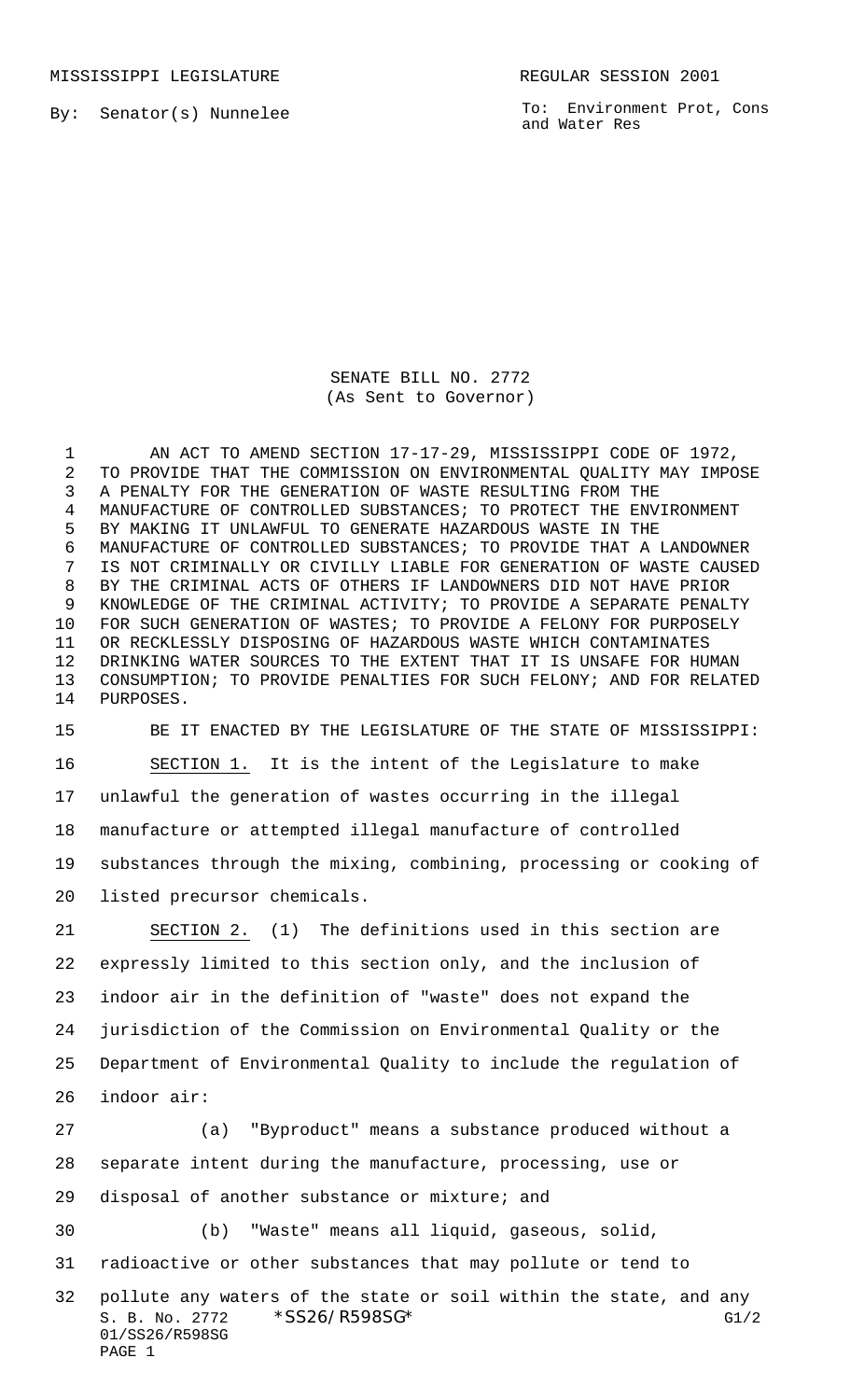particulate matter, dust, fumes, gas, mist, smoke or vapor, or any combination thereof, that may pollute or tend to pollute air in the state, including indoor air.

 (2) The generation of waste in any quantity by any person caused by the mixing, combining, processing or cooking together of two (2) or more precursor drugs or chemicals listed in Section 41-29-313(3) is unlawful unless:

 (a) The person has first obtained a generator identification number pursuant to the Resource Conservation and Recovery Act, 42 USCS Section 6901 et seq., and the regulations promulgated thereunder; or

 (b) The person has first obtained a treatment, storage or disposal permit pursuant to the Resource Conservation and Recovery Act, 42 USCS Section 6901 et seq., and the regulations promulgated thereunder; or

 (c) The process that generated the waste also, as part of the same process:

 (i) Created a product that is not illegal to possess pursuant to Section 41-29-139(c);

 (ii) Created a byproduct that is not illegal to possess pursuant to Section 41-29-139(c), while not at the same time producing a controlled substance; or

 (iii) Was a process of servicing, maintaining or cleaning an item or product that is not illegal to possess pursuant to Section 41-29-139(c).

 (3) Any person who violates this section, upon conviction, is guilty of a felony and may be imprisoned for a period not to exceed thirty (30) years and shall be fined not less than Five Thousand Dollars (\$5,000.00) nor more than One Million Dollars (\$1,000,000.00), or may be both fined and imprisoned.

 (4) Nothing in this section shall preclude any farmer or manufacturer from storing or using any of the listed precursor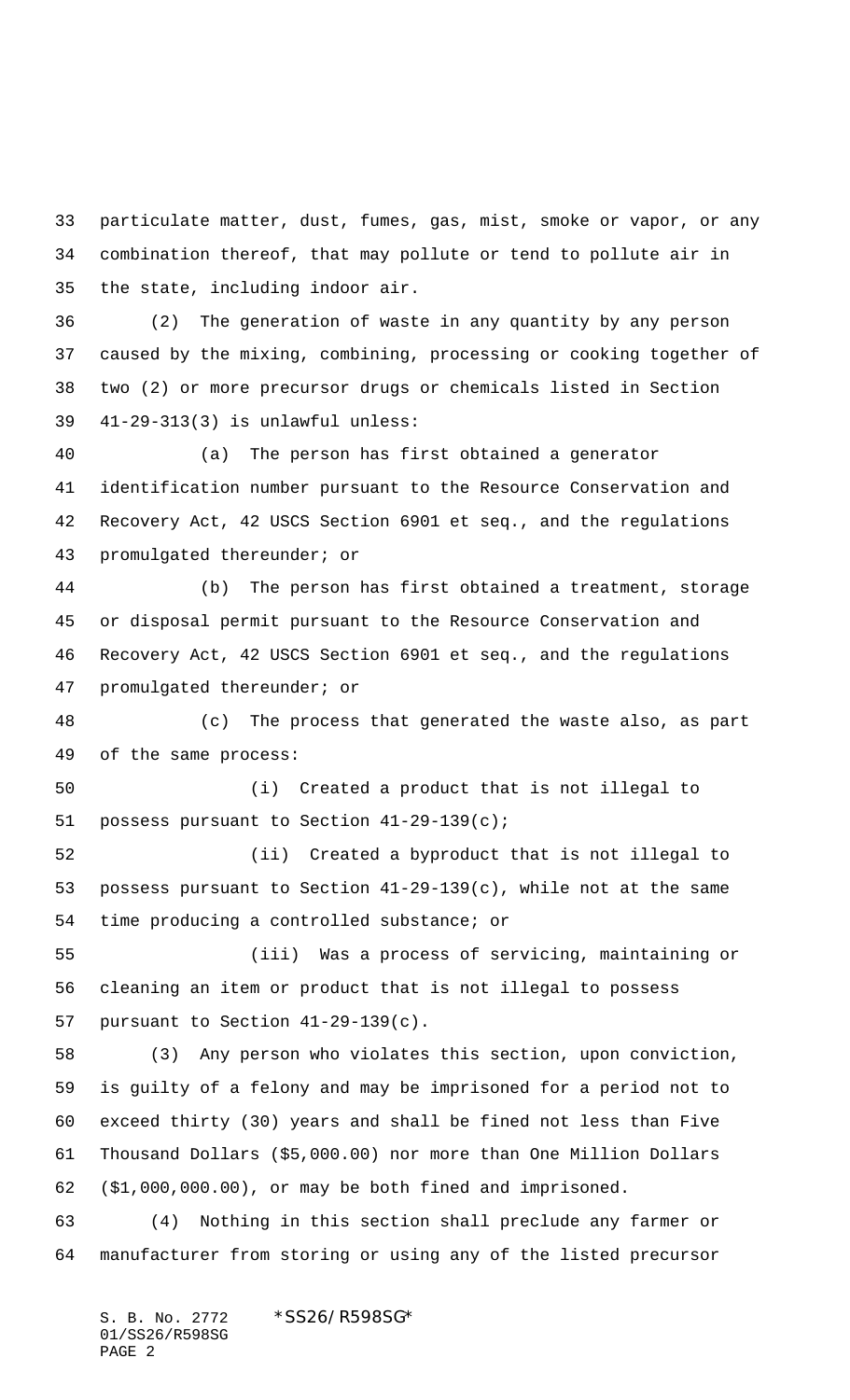drugs or chemicals listed in Section 41-29-313 in the normal pursuit of farming or manufacturing operations.

 (5) Nothing in this section shall preclude any wholesaler, retailer or pharmacist from possessing or selling precursor drugs or chemicals listed in Section 41-29-313 in the normal pursuit of business.

 (6) Except as may be otherwise provided, a property owner or occupant of land shall not be criminally or civilly liable for the generation of waste caused by the criminal acts of persons other than the property owner or occupant of such land if the property owner or occupant did not have prior knowledge of the criminal activity.

 SECTION 3. Section 17-17-29, Mississippi Code of 1972, is amended as follows:

 17-17-29. (1) Any person found by the commission violating any of the provisions of Sections 17-17-1 through 17-17-47, or any rule or regulation or written order of the commission in pursuance thereof, or any condition or limitation of a permit, shall be subject to a civil penalty of not more than Twenty-five Thousand Dollars (\$25,000.00) for each violation, such penalty to be assessed and levied by the commission after a hearing. Appeals from the imposition of the civil penalty may be taken to the chancery court in the same manner as appeals from orders of the commission. If the appellant desires to stay the execution of a civil penalty assessed by the commission, he shall give bond with sufficient resident sureties of one or more guaranty or surety companies authorized to do business in this state, payable to the State of Mississippi, in an amount equal to double the amount of any civil penalty assessed by the commission, as to which the stay of execution is desired, conditioned, if the judgment shall be affirmed, to pay all costs of the assessment entered against the appellant. Each day upon which such violation occurs shall be deemed a separate and additional violation.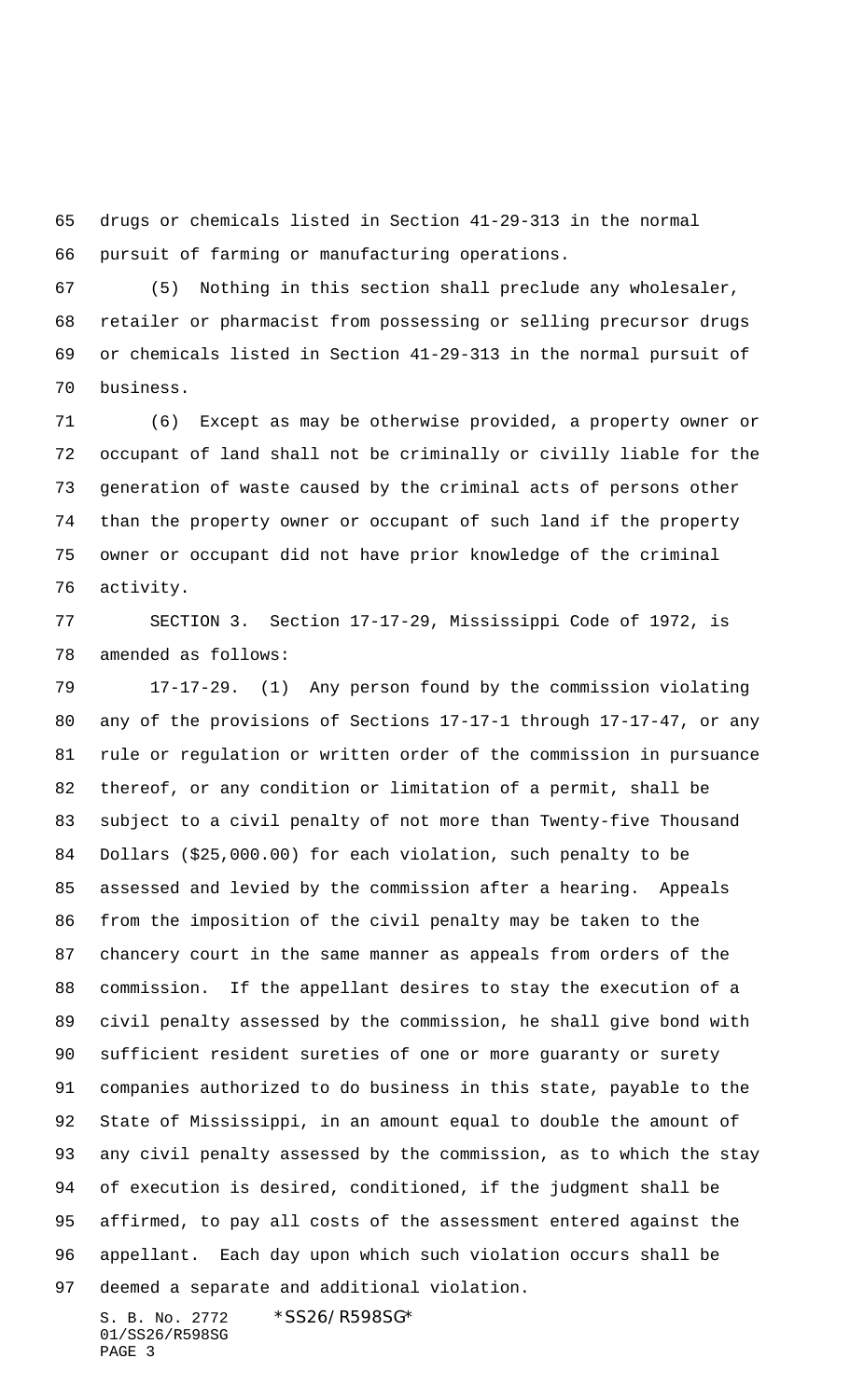(2) In lieu of, or in addition to, the penalty provided in subsection (1) of this section, the commission shall have the power to institute and maintain in the name of the state any and all proceedings necessary or appropriate to enforce the provisions of Sections 17-17-1 through 17-17-47, rules and regulations in force pursuant thereto, and orders and permits made and issued under those sections, in the appropriate circuit, chancery, county or justice court of the county in which venue may lie. The commission may obtain mandatory or prohibitory injunctive relief, either temporary or permanent, and in cases of imminent and substantial hazard as set forth in Section 17-17-27, subsection (4), it shall not be necessary in such cases that the state plead or prove (a) that irreparable damage would result if the injunction did not issue; (b) that there is no adequate remedy at law; or (c) that a written complaint or commission order has first been issued for the alleged violation.

 (3) Any person who violates any of the provisions of, or fails to perform any duty imposed by, Sections 17-17-1 through 17-17-47, or any rule or regulation issued hereunder, or who violates any order or determination of the commission promulgated pursuant to such sections, and causes the death of wildlife shall be liable, in addition to the penalties provided in subsection (1) and/or (2) of this section, to pay to the state an additional amount equal to the sum of money reasonably necessary to replenish such wildlife as determined by the commission after consultation with the Mississippi Commission on Wildlife, Fisheries and Parks. Such amount may be recovered by the commission on behalf of the state in a civil action brought in the appropriate county or circuit court of the county in which venue may lie.

S. B. No. 2772 \*SS26/R598SG\* 01/SS26/R598SG PAGE 4 (4) Any person creating, or responsible for creating, through misadventure, happenstance, or otherwise, an immediate necessity for remedial or clean-up action involving solid waste shall be liable for the cost of such remedial or clean-up action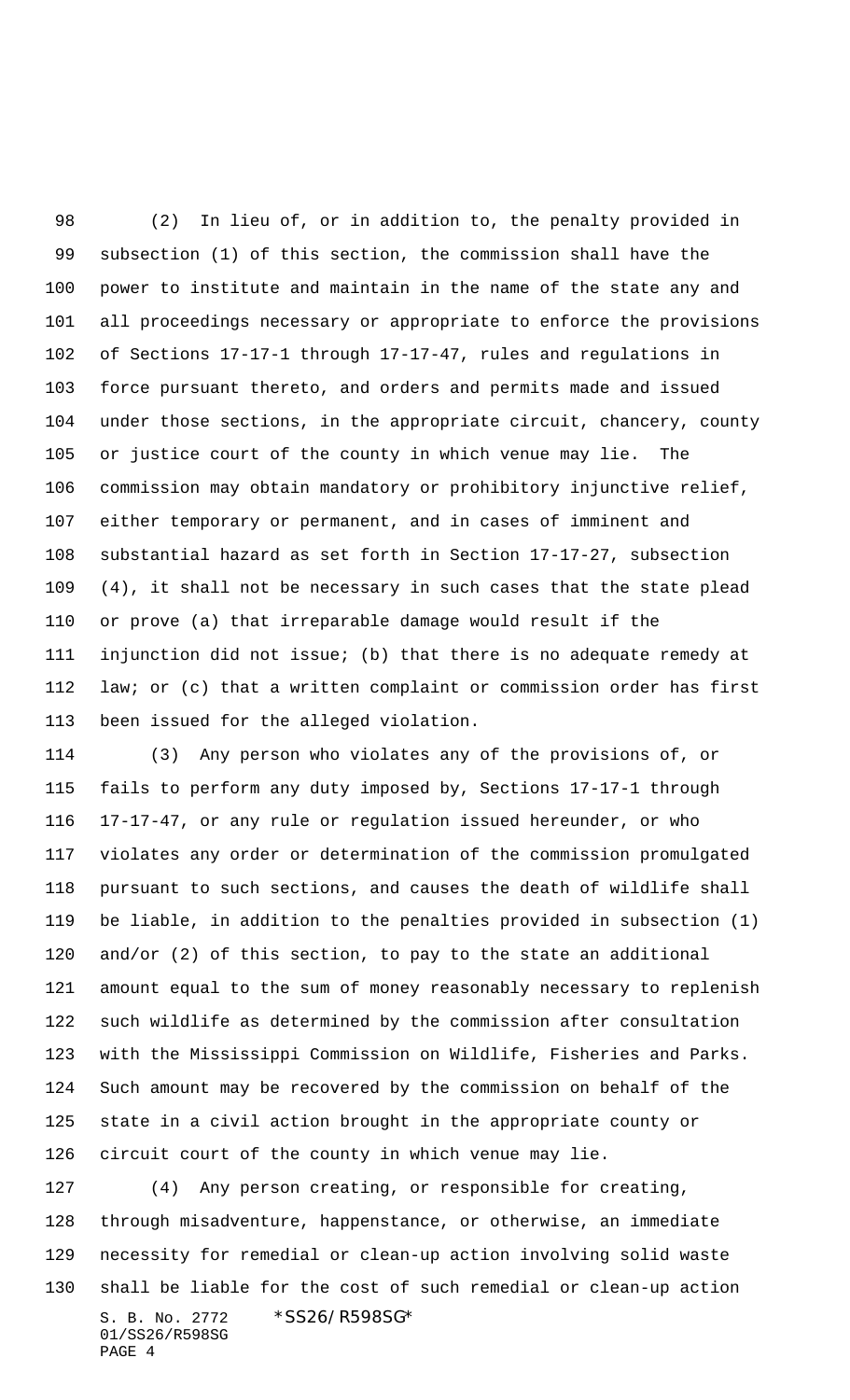and the commission may recover the cost of same by a civil action brought in the circuit court of the county in which venue may lie. This penalty may be recovered in lieu of or in addition to the penalties provided in subsection (1), (2) and/or (3) of this section.

 In the event of the necessity for immediate remedial or clean-up action, the commission may contract for same and advance funds from the Pollution Emergency Fund to pay the costs thereof, such advancements to be repaid to the Pollution Emergency Fund upon recovery by the commission as provided herein.

 (5) Any person who knowingly violates any provision of this chapter or violates any order issued by the commission under the authority of this chapter shall, upon conviction, be guilty of a misdemeanor and shall be subject to a fine of not more than Twenty-five Thousand Dollars (\$25,000.00) for each day of violation or to imprisonment not to exceed one (1) year, or both. Each day's violation shall constitute a separate offense.

 (6) (a) Any person who purposely or recklessly disposes of any hazardous waste in violation of this chapter which contaminates a drinking water source to the extent that it is unsafe for human consumption, as determined by the state agency charged with the responsibility of regulating safe drinking water for human consumption; or any person who purposely or recklessly disposes of any hazardous waste in violation of this chapter and who knows that he places another person in imminent danger of death or serious bodily injury shall, upon conviction, be guilty of a felony, and shall be subject to imprisonment for a term of not less than one (1) year nor more than ten (10) years, and shall also be subject to a fine of not less than Five Thousand Dollars (\$5,000.00) nor more than Fifty Thousand Dollars (\$50,000.00) for each day of violation or both fine and imprisonment. The fine shall not exceed a total of One Million Dollars (\$1,000,000.00).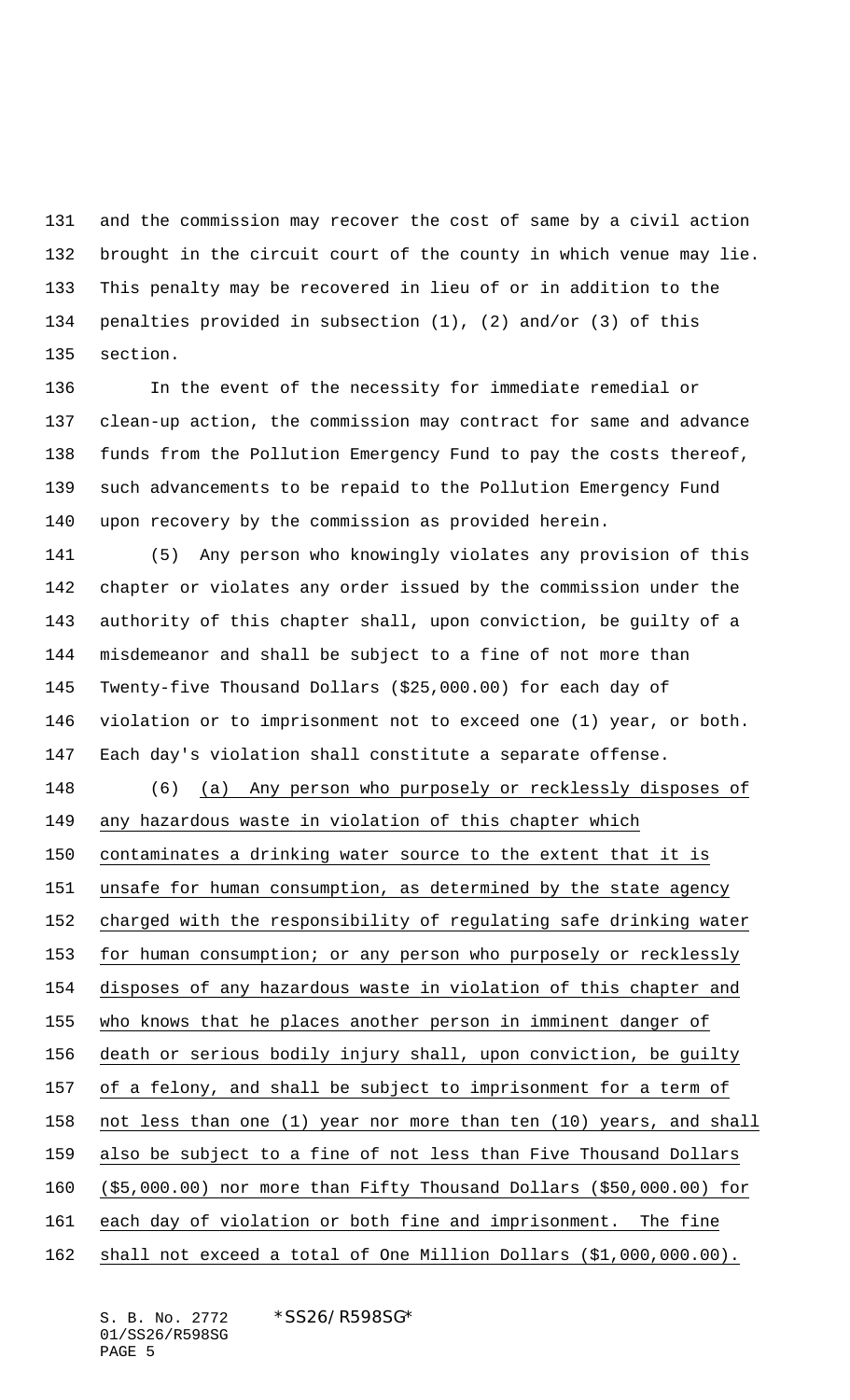(b) For purposes of this subsection, a person acts purposely with respect to a material element of an offense when: 165 (i) If the element involves the nature of his conduct or a result thereof, it is his conscious object to engage in conduct of that nature or to cause such a result; and (ii) If the element involves the attendant circumstances, he is aware of the existence of such circumstances or he believes or hopes that they exist. (c) For purposes of this subsection, a person acts recklessly with respect to a material element of an offense when he consciously disregards a substantial and unjustifiable risk that the material element exists or will result from his conduct. The risk must be of such a nature and degree that, considering the nature and purpose of the actor's conduct and the circumstances known to him, its disregard involves a gross deviation from the standard of conduct that a law-abiding person would observe in the actor's situation. 180 (d) This section shall not apply to any person holding a permit from the Department of Environmental Quality and acting within the scope of that permit. (7) All fines, penalties and other sums recovered or collected by the commission for and in behalf of the state under this section shall be deposited in the Pollution Emergency Fund established by Sections 49-17-61 through 49-17-70, and the commission is authorized to receive and accept, from any and all available sources whatsoever, additional funds to be deposited in such fund and expended for the purpose of remedial, clean-up or abatement actions involving the introduction of solid waste upon or into the land, air or waters of this state in violation of Sections 17-17-1 through 17-17-47, any rule or regulation or written order of the commission in pursuance thereof, or any condition or limitation of a permit.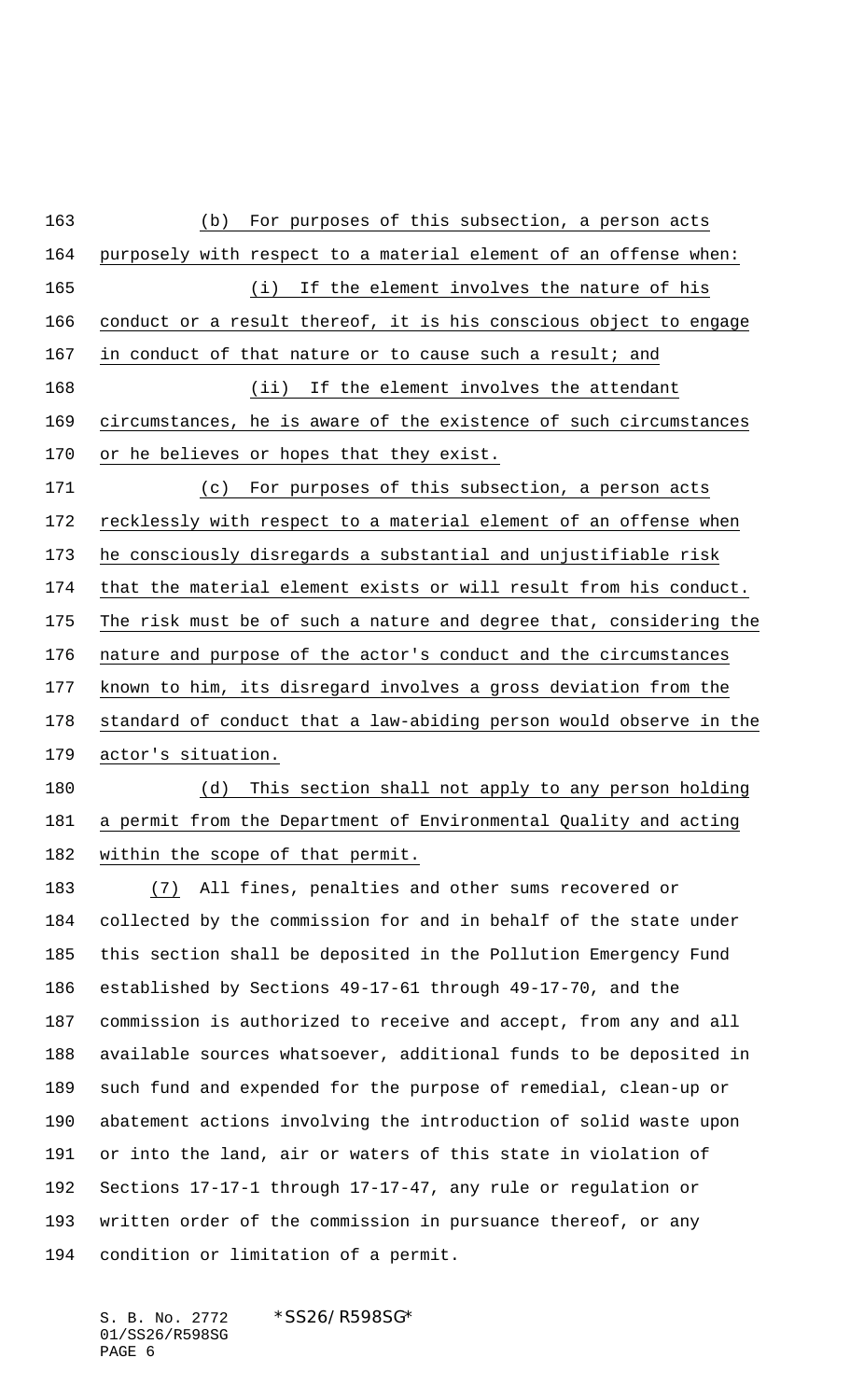(8) In determining the amount of any penalty under this chapter, the commission shall consider at a minimum: (a) The willfulness of the violation; (b) Any damage to air, water, land or other natural 199 resources of the state or their uses; (c) Costs of restoration and abatement; (d) Economic benefit as a result of noncompliance; (e) The seriousness of the violation, including any harm to the environment and any hazard to the health, safety and welfare of the public; (f) Past performance history; and (g) Whether the noncompliance was discovered and reported as the result of a voluntary self-evaluation. If a person discovers as a result of a voluntary self-evaluation, information related to noncompliance with an environmental law and voluntarily discloses that information to the department, commission or any employee thereof, the commission shall, to the greatest extent possible, reduce a penalty, if any, determined by the commission, except for economic benefit as a result of noncompliance, to a de minimis amount if all of the following are true: (i) The disclosure is made promptly after knowledge of the information disclosed is obtained by the person; (ii) The person making the disclosure initiates the appropriate corrective actions and pursues those corrective actions with due diligence; (iii) The person making the disclosure cooperates with the commission and the department regarding investigation of the issues identified in the disclosure; (iv) The person is not otherwise required by an environmental law to make the disclosure to the commission or the department;